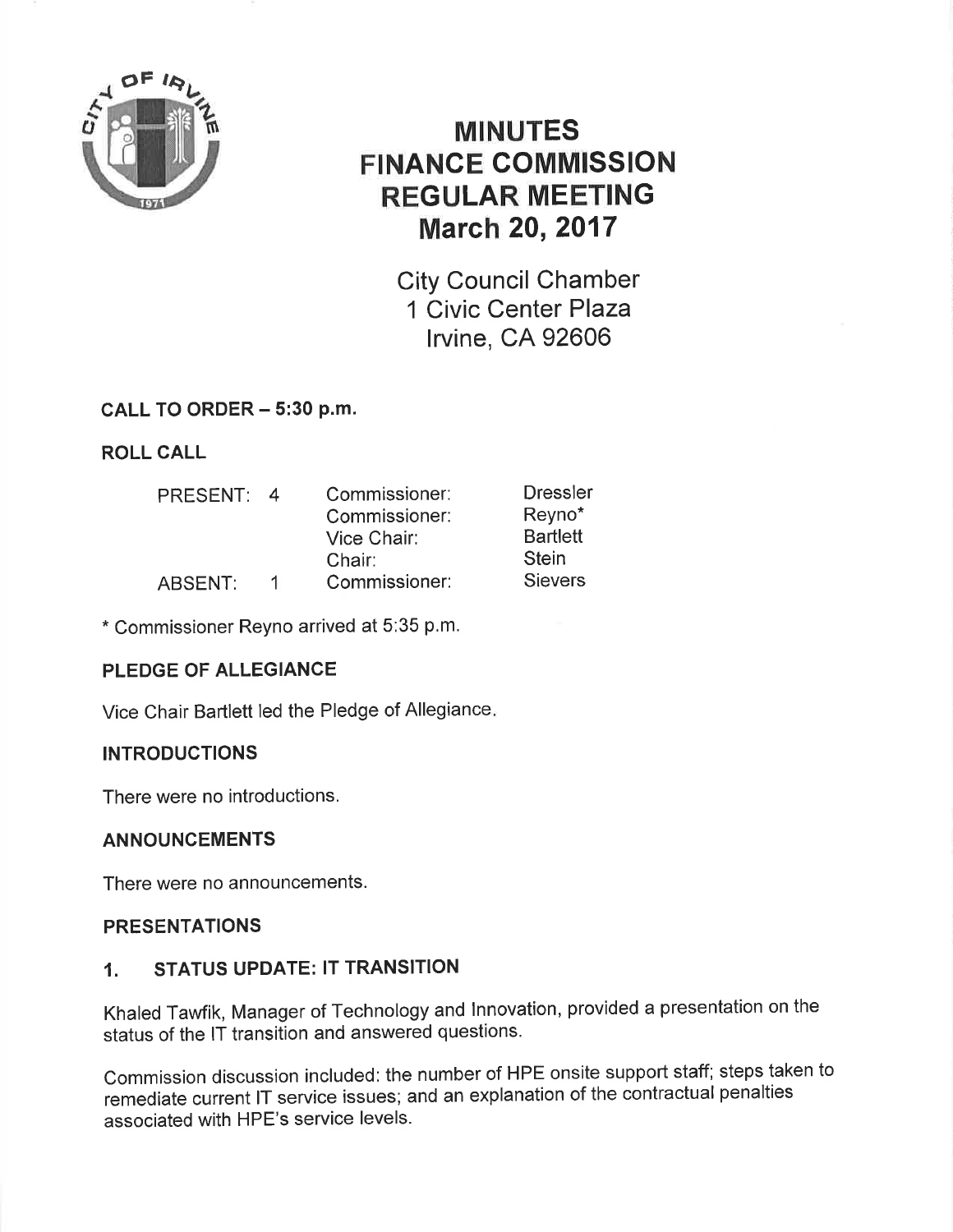### COMMITTEE REPORTS

There were no committee reports.

## ADDITIONS AND DELETIONS TO THE AGENDA

There were no additions or deletions.

#### PUBLIC COMMENTS

There were no public comments.

#### COMMISSION BUSINESS

#### 2. MINUTES

# ACTION: Moved by Commissioner Dressler, seconded by Vice Chair Bartlett, and unanimously carried, by those members present, to:

Approve the minutes of an adjourned regular meeting of the Finance Commission held on February 21, 2017.

### 3. FISCAL YEAR 2016.17 JANUARY BUDGET UPDATE

Sabin Amanullah, Management Analyst ll, presented the report and answered questions. Kristin Griffith, Director of Financial Services, and Angelina Garcia, Manager of Budget and Business Planning, were also present and answered questions.

Commission discussion included: how monthly transfer expenses are determined; transfers-out on a cash flow basis vs. accrual expense method; the delay in hotel tax revenue; discrepancy in the calculation of operating expenses and transfers; funding of additional department expenditures from the FY 2015-16 carryover; differentiating new transfer expenses from carryover expenses; projected growth of property tax revenue; comparison of OSHA 300 reports to forecast workers' compensation and the insurance fund; the increase in Fees for Services revenue; and explanation of DUI cost recovery revenue.

# ACTION: Moved by Vice Chair Bartlett, seconded by Commissioner Reyno, and unanimously carried, by those members present, to:

Receive and file the Fiscal Year 2016-17 January Budget Update.

# 4. COMMUNITY SERVICES COST OF SERVICES STUDY

Kim Mahon, Management Analyst, presented the item and answered questions. Chris Dropinski, Senior Principal from GreenPlay, LLC, was in attendance, provided details on the study, and answered questions.